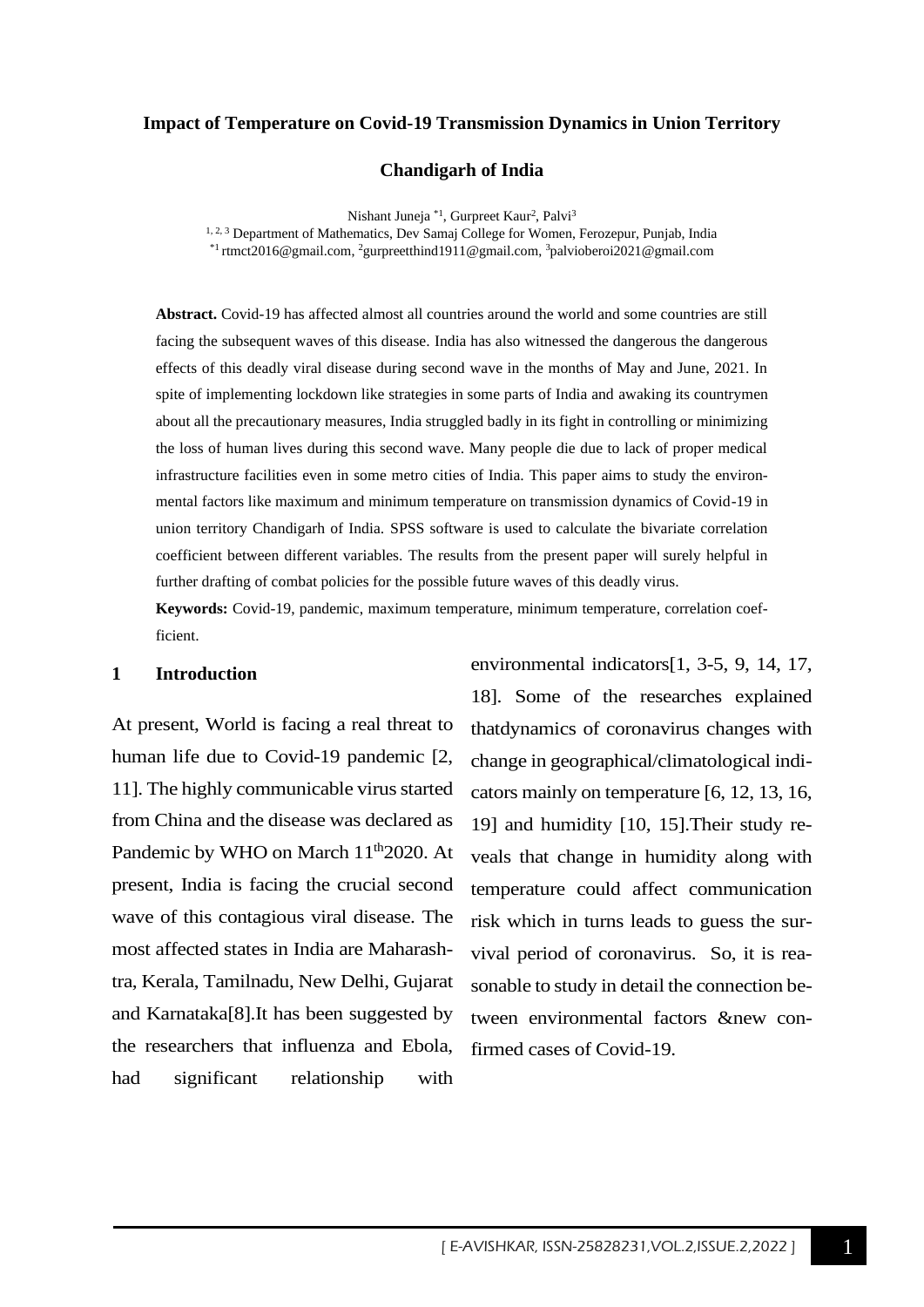$\overline{2}$ 

Chandigarh, the UT of India is famous for its beautiful and well managed life, popularly known as City Beautiful. It is combined capital of Punjab & Haryana states of India and famous for its clean roads and greenery along with a disciplined life of its residents. It is one of the most affected parts of northern India during the second wave of Covid-19. The administration of Chandigarh takes every probable early step to minimize the loss of human lives during the second wave, yet the UT struggled in its combat actions against this highly contagious viral disease.

# **2 Methodology**

The 31 days dataset for the confirmed cases of Covid-19 along with daily reported deaths has been taken from the official website of Indian Government [\(https://www.covid19india.org/\)](https://www.covid19india.org/) for the time period  $16<sup>th</sup>$  May, 2021 to  $15<sup>th</sup>$  June, 2021. The motive for selecting this time period is that India is facing the major decline in daily confirmed cases during this time period. Moreover there are some significant temperature changes

observed in this northern part of India The day wise data of maximum and minimum temperatures of Chandigarh has been taken from website accuweather which provides the reliable data across any part of the World. [\(https://www.accuweather.com/en/in/c](https://www.accuweather.com/en/in/chandigarh/2959195/may-weather/2959195?year=2021) [handigarh/2959195/may-](https://www.accuweather.com/en/in/chandigarh/2959195/may-weather/2959195?year=2021)

[weather/2959195?year=2021\)](https://www.accuweather.com/en/in/chandigarh/2959195/may-weather/2959195?year=2021).

We used statistical package of SPSS software for calculating the bivariate correlation coefficient between different variables of the dataset. The main objective of this study is to investigate the association between temperatures (Maximum, Minimum) and confirmed COVID-19 cases along with daily deaths reported in UT Chandigarh of India.

### **3 Results and Discussions**

In this section, firstly we analyze the pattern of Covid-19 confirmed cases in UT Chandigarh starting from the period  $16<sup>th</sup>$  May to  $15<sup>th</sup>$ June, 2021. It can be seen that Chandigarh observed highest number of cases in  $3<sup>rd</sup>$  week of May with the highest single day case count of 4492 recorded on  $19<sup>th</sup>$  May, 2021. The cases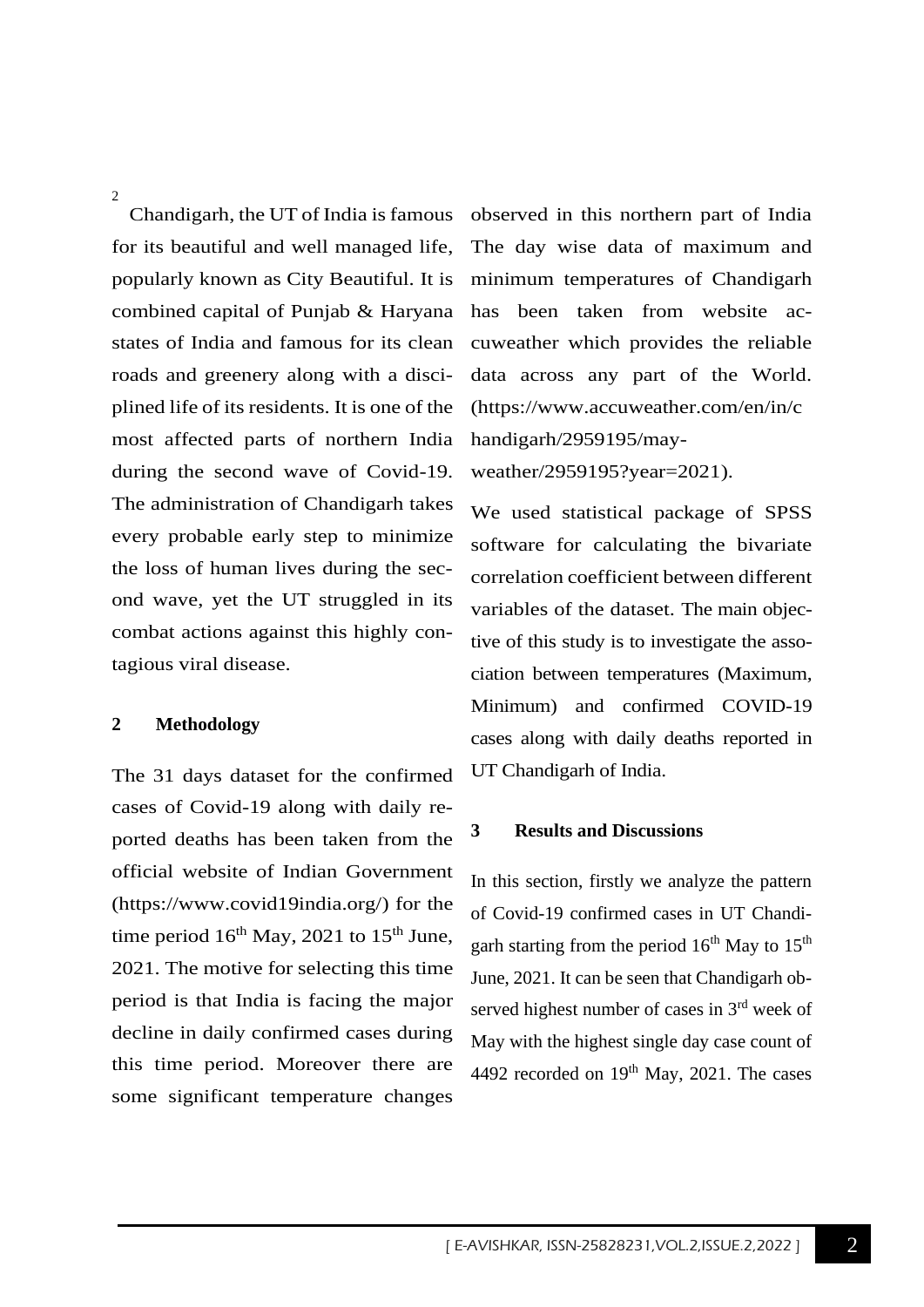start declining significantly in the month of June with lowest recorded 263 cases on 13<sup>th</sup> June, 2021 (Figure-1). Moreover, the highest number of deaths of 223 individuals was observed on  $17<sup>th</sup>$  May, 2021 and lowest being 7 on 13th June, 2021(Figure-2). Also it has been seen that Chandigarh recorded the average 1748.7097  $\approx$ 1749 cases per day during this time period with S.D of 1445.99286≈ 1446. The average deaths per day are 76.1935≈ 76 with S.D of 55.80825≈ 56 (Table-1). Further Fig.3 and Fig.4 shows the respective variation of maximum and minimum temperatures of Chandigarh for the same period. A sharp variation in temperature has been noticed for this period with highest maximum temperature of 44 degree Celsius observed on  $9<sup>th</sup>$  June, 2021 and lowest minimum temperature of 20 degree Celsius observed on 21st May, 2021(Figure-3 & Figure-4). The average maximum temperature has been calculated to be 37.5484 degree Celsius with S.D of 3.49. The same values for minimum temperature are calculated to be 23.8387 degrees Celsius & 2.709 (Table-1).



**Fig. 1**variation of daily confirmed covid-19 cases in UT Chandigarh

[ E-AVISHKAR, ISSN-25828231, VOL.2, ISSUE.2, 2022 ]

3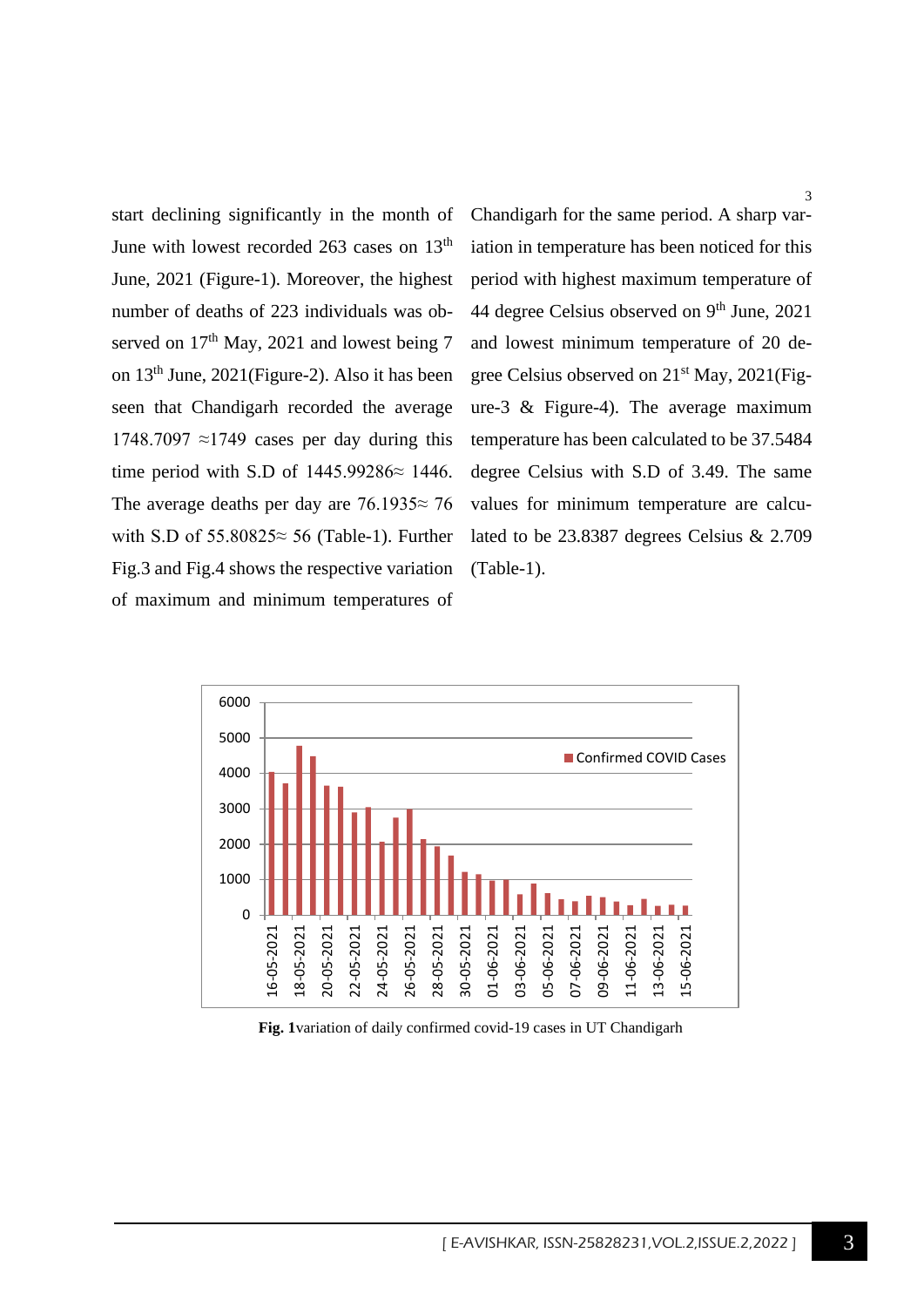

**Fig. 2** variation of daily deaths from covid-19 in UT Chandigarh



**Fig. 3**variation of daily maximum temperature in UT Chandigarh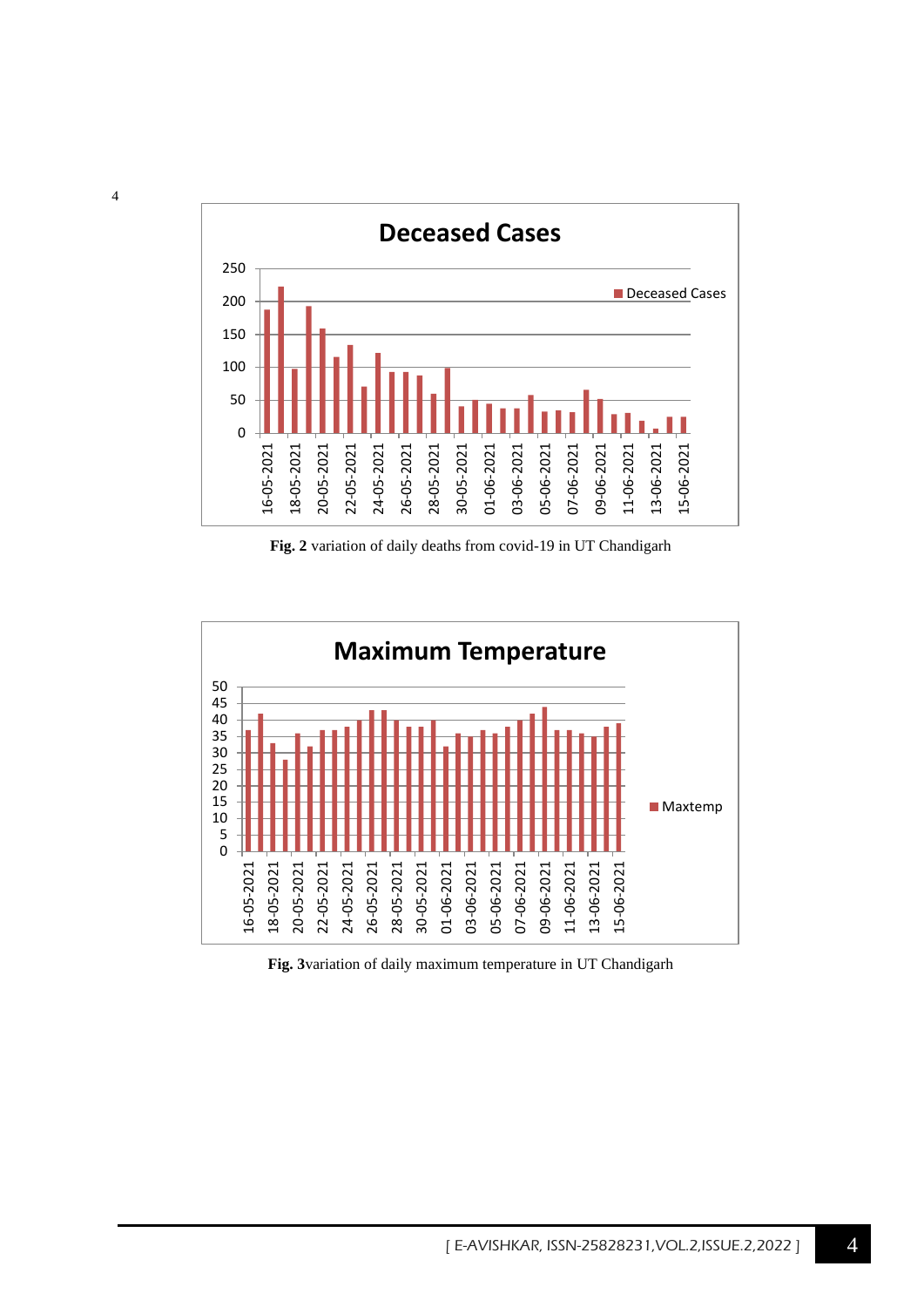

**Fig. 4**variation of daily minimum temperature in UT Chandigarh

Finally, we will calculate the correlation coefficient between various variables using SPSS software. As the data is not normally distributed, so we will calculate Pearson Correlation coefficient for the statistical analysis. It has been seen that daily confirmed covid-19 cases are moderately correlated with

maximum and minimum temperature with respective values - 0.258 and - 0.367 (Table-2&3). The negative sign shows that the number of daily confirmed cases will surely decline with increase in maximum and minimum temperatures.

| <b>Descriptive Statistics</b> |           |            |  |  |  |  |  |
|-------------------------------|-----------|------------|--|--|--|--|--|
| S.D<br><b>Mean</b>            |           |            |  |  |  |  |  |
| <b>Confirmed cases</b>        | 1748.7097 | 1445.99286 |  |  |  |  |  |
| <b>Deaths</b>                 | 76.1935   | 55.80825   |  |  |  |  |  |
| <b>Maximum Temperature</b>    | 37.5484   | 3.49       |  |  |  |  |  |
| <b>Minimum Temperature</b>    | 23.8387   | 2.709      |  |  |  |  |  |

|  | Table-1Descriptive statistics |
|--|-------------------------------|
|  |                               |

5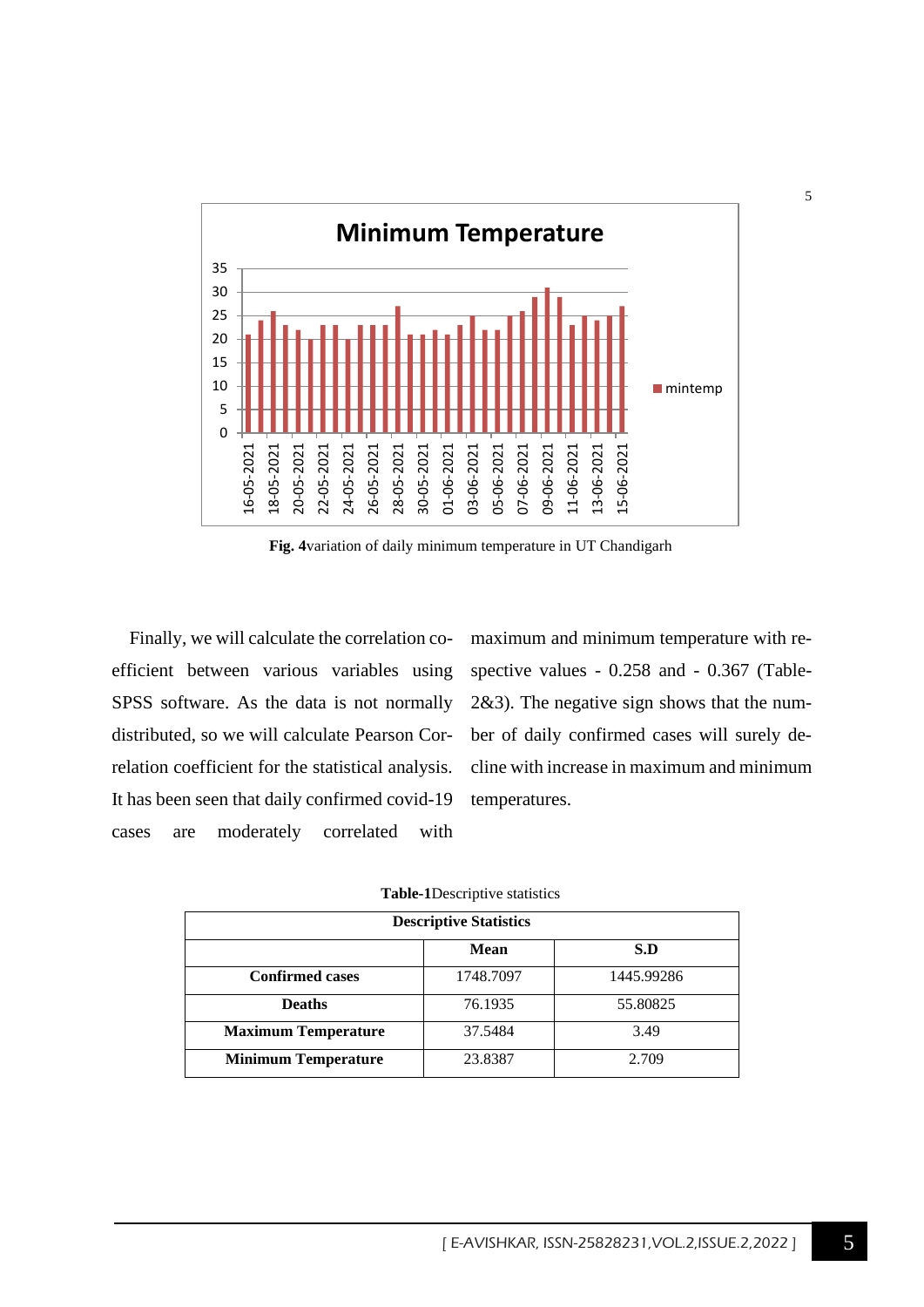| <b>Correlations</b> |                            |                    |               |  |
|---------------------|----------------------------|--------------------|---------------|--|
|                     |                            | Confirmed<br>Cases | Max.<br>Temp. |  |
| Confirmed           | <b>Pearson Correlation</b> | 1                  | $-.258$       |  |
| Cases               | Sig. (2-tailed)            |                    | .162          |  |
|                     | N                          | 31                 | 31            |  |
| Max. Temp.          | <b>Pearson Correlation</b> | $-.258$            |               |  |
|                     | Sig. (2-tailed)            | .162               |               |  |
|                     | N                          | 31                 | 31            |  |

**Table-2** correlation coefficient between confirmed cases and maximum temperature

| <b>Table-3</b> correlation coefficient between confirmed cases and minimum temperature |  |  |  |  |
|----------------------------------------------------------------------------------------|--|--|--|--|
|                                                                                        |  |  |  |  |

| <b>Correlations</b>                                         |                            |          |          |  |
|-------------------------------------------------------------|----------------------------|----------|----------|--|
| Confirmed                                                   |                            |          |          |  |
|                                                             |                            | Cases    | Temp.    |  |
| Confirmed                                                   | <b>Pearson Correlation</b> |          | $-.367*$ |  |
| Cases                                                       | Sig. (2-tailed)            |          | .043     |  |
|                                                             | N                          | 31       | 31       |  |
| Min. Temp.                                                  | <b>Pearson Correlation</b> | $-.367*$ |          |  |
|                                                             | Sig. (2-tailed)            | .043     |          |  |
|                                                             | N                          | 31       | 31       |  |
| *. Correlation is significant at the 0.05 level (2-tailed). |                            |          |          |  |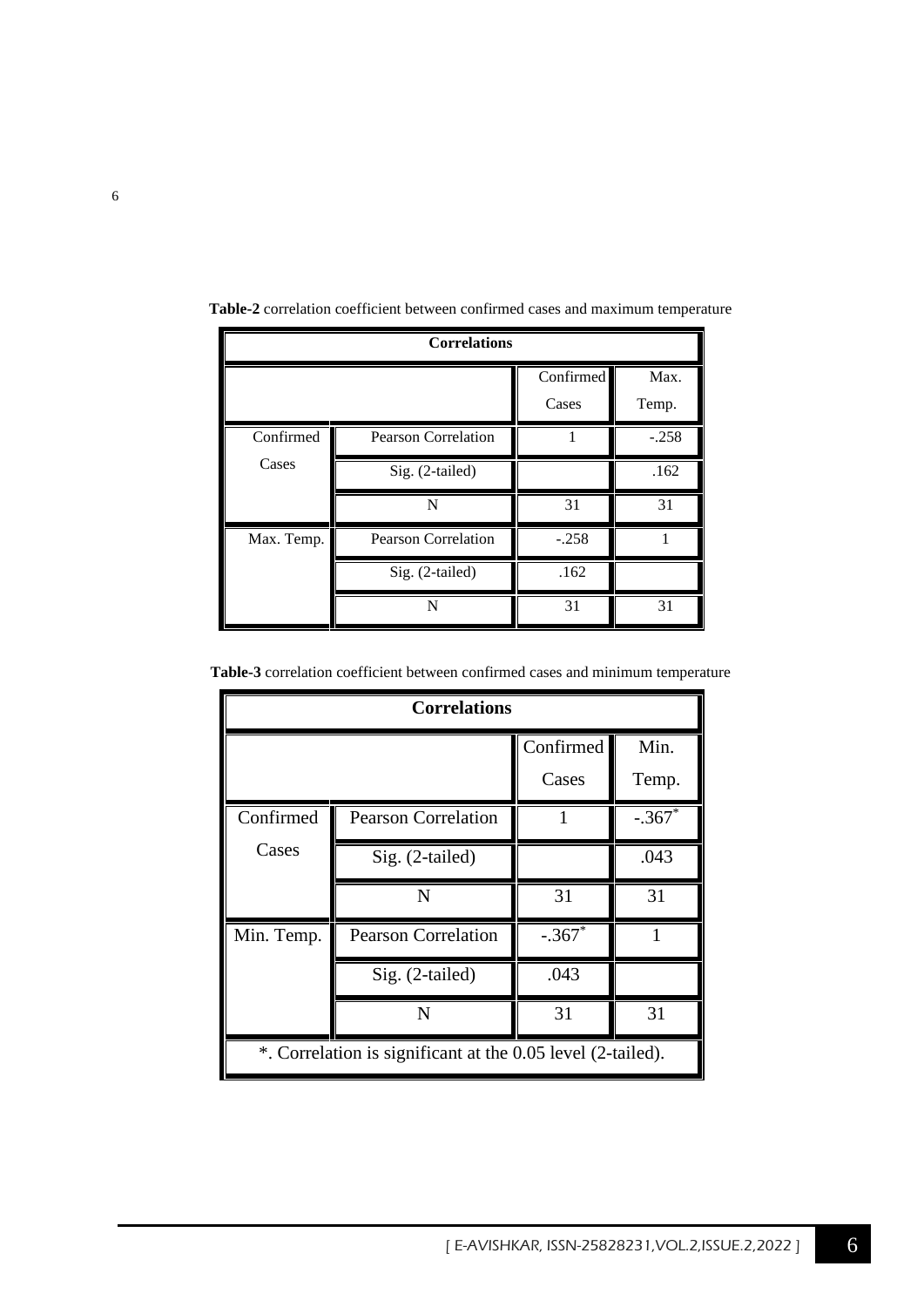| <b>Correlations</b> |                            |         |               |  |
|---------------------|----------------------------|---------|---------------|--|
|                     |                            | Deaths  | Max.<br>Temp. |  |
| Deaths              | <b>Pearson Correlation</b> | 1       | $-.101$       |  |
|                     | Sig. (2-tailed)            |         | .587          |  |
|                     | N                          | 31      | 31            |  |
| Max.                | <b>Pearson Correlation</b> | $-.101$ |               |  |
| Temp.               | Sig. (2-tailed)            | .587    |               |  |
|                     | N                          | 31      | 31            |  |

**Table-4** correlation coefficient between daily deaths and maximum temperature

**Table-5** correlation coefficient between daily deaths and minimum temperature

| <b>Correlations</b> |                            |         |         |  |
|---------------------|----------------------------|---------|---------|--|
|                     |                            |         | Min.    |  |
|                     |                            | Deaths  | Temp.   |  |
| Deaths              | <b>Pearson Correlation</b> | 1       | $-.344$ |  |
|                     | Sig. (2-tailed)            |         | .058    |  |
|                     | N                          | 31      | 31      |  |
| Min.                | <b>Pearson Correlation</b> | $-.344$ | 1       |  |
| Temp.               | Sig. (2-tailed)            | .058    |         |  |
|                     | N                          | 31      | 31      |  |

Now we see the statistical values of correla-observed that there is weak correlation betion coefficient between daily deaths reported tween daily deaths and maximum temperature & maximum temperature. It has been with a correlation coefficient value of -0.101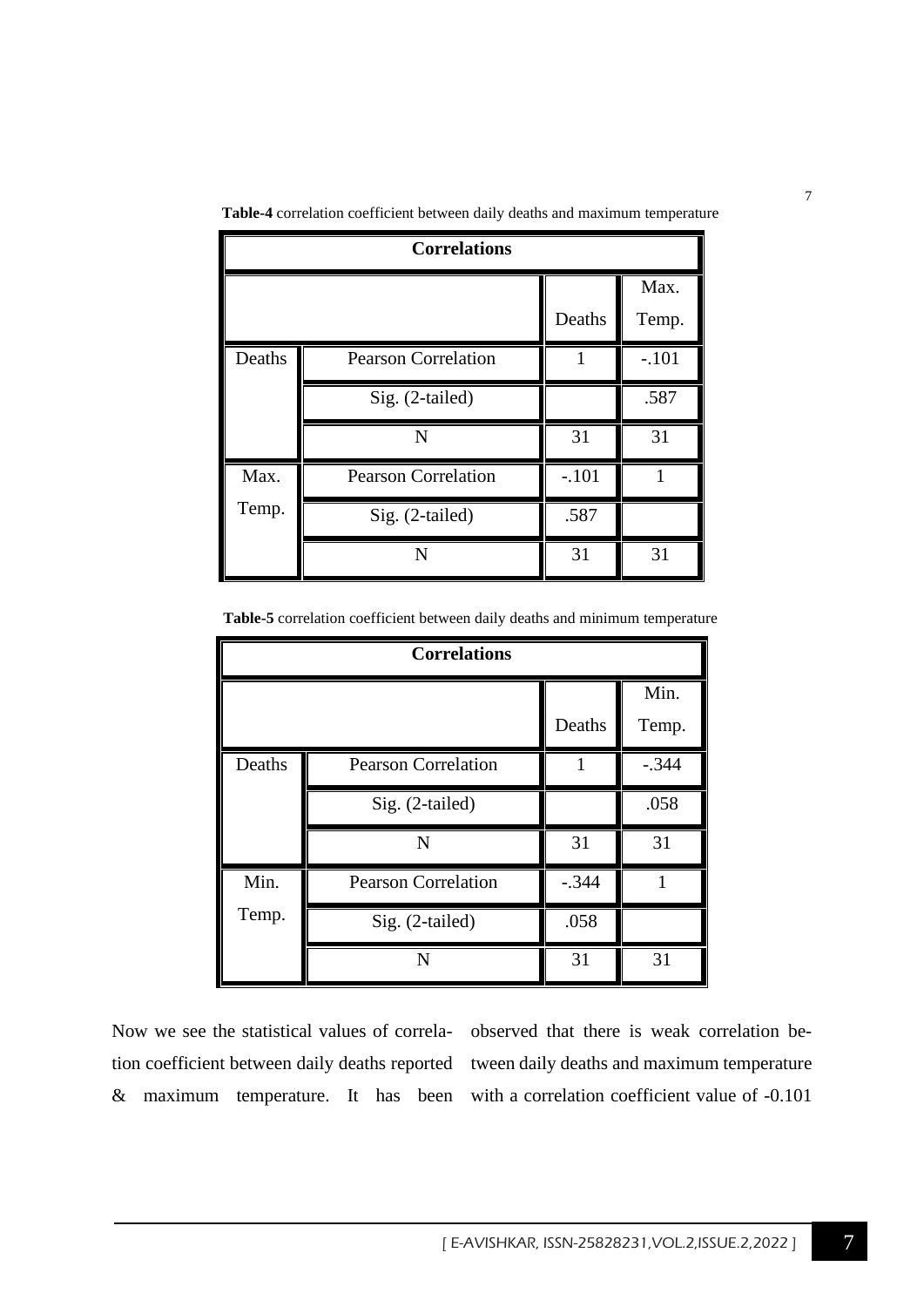8

(Table-4) however daily deaths are strongly correlated with minimum temperature with a value of -0.344 (Table-5). The negative sign

accounts for the sharp decrease in deaths due to covid-19 with increase in minimum temperature.

# **4 Conclusion**

The descriptive analysis and value of Bivariate correlation coefficients have been calculated for UT Chandigarh of India. It has been observed that daily confirmed cases of covid-19 decrease significantly with increase in temperature whereas in Kerala, the cases decline significantly with increase in maximum and minimum temperatures. Thus, we can say that maximum and minimum temperatures played the main role in steeping the Covid-19 curve of India during second wave of this pandemic disease. However, maximum temperature has no significant effect on daily reported death cases in UT Chandigarh, whereas minimum temperature significantly helps in reducing the deaths during this time period. Earlier also many

researchers reported that there exists an optimum temperature for this deadly virus and elevated temperature will certainly decrease the viability of this virus. So, the air temperature has been observed to be significantly affecting the covid-19 transmission due to change in natural behavior of the virus at high temperatures. Our study also acknowledges the previous studies in this part of India. The present study indicates the temperature variation have significant impact on transmission dynamics of Covid-19 in UT Chandigarh, yet the precautionary measures like health hygiene, hand washing, social distancing should not be ignored and government policies should not wait for higher temperatures to defeat COVID-19.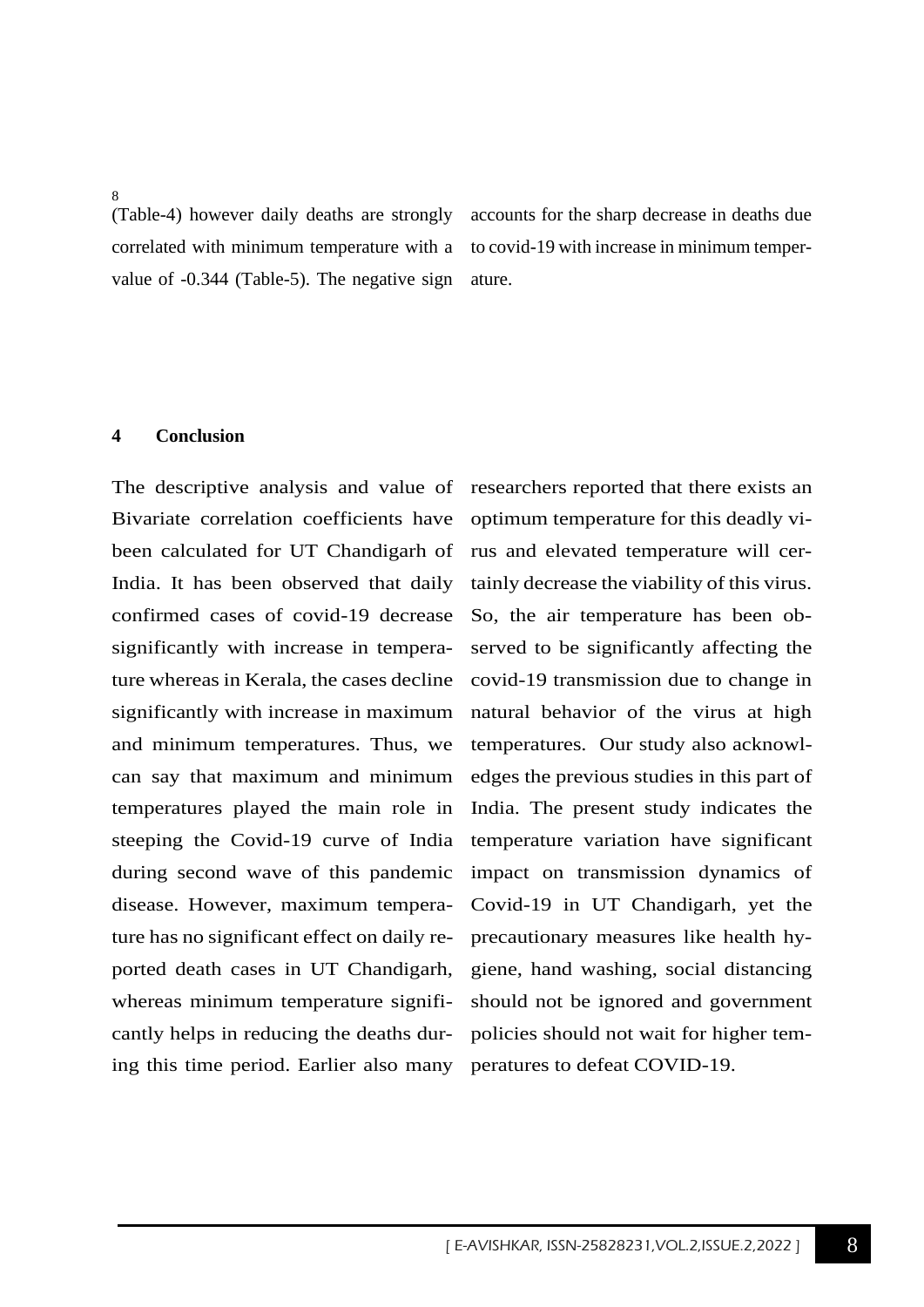# **5 Acknowledgements**

The authors acknowledge Department of Biotechnology (DBT), New Delhi & Dev Samaj College for Women, Ferozepur, Punjab for providing research support.

# **References**

- 1. A.C. Lowen and J. Steel, "Roles of humidity and temperature in shaping influenza seasonality," J. Virol. 88 (14), pp. 7692–7695, 2014.
- 2. C. Huang, Y. Wang, X. Li, L. Ren, J. Zhao, Y. Hu, L. Zhang, G. Fan, J. Xu and X. Gu, "Clinical features of patients infected with 2019 novel Corona virus in Wuhan, China," Lancet 395, pp. 497-506, 2020.
- 3. C. Yip, W.L. Chang, K.H. Yeung and I.T. Yu, "Possible meteorological influence on the severe acute respiratory syndrome (SARS) community outbreak at Amoy Gardens, Hong Kong," J. Environ. Health 70 (3), pp. 39–46, 2007.
- 4. C.M. Chu, S.F. Tian, G.F. Ren, Y.M. Zhang, L.X. Zhang and G.Q. Liu, "Occurrence of

temperature-sensitive influenza A viruses in nature," J. Virol. 41 (2), pp. 353–359, 1982.

- 5. D. Helm, "The Environmental Impacts of the Corona virus," Environ Resource Econ 76, pp. 21–38, 2020.
- 6. D.N. Prata, W. Rodrigues and P.H Bermejo, "Temperature significantly changes COVID-19 transmission in (sub) tropical cities of Brazil," Sci Tot. Env. 729 (138), pp. 862-868, 2020.
- 7. F. Benedetti, M. Pachetti, B. Marini, R. Ippodrino, R.C. Gallo, M. Ciccizzi, and D. Zella, 2020. "Inverse correlation between average monthly high temperatures and COVID-19-related death rates in different geographical areas," Journal of Translational Medicine, 18 (251), 2020.
- 8. <https://www.covid19india.org/> [Accessed Nov. 14, 2007].
- 9. I. Khan, D. Shah and S.S Shah, "COVID-19 pandemic and its positive impacts on environment: an updated review," Int. J. Environ.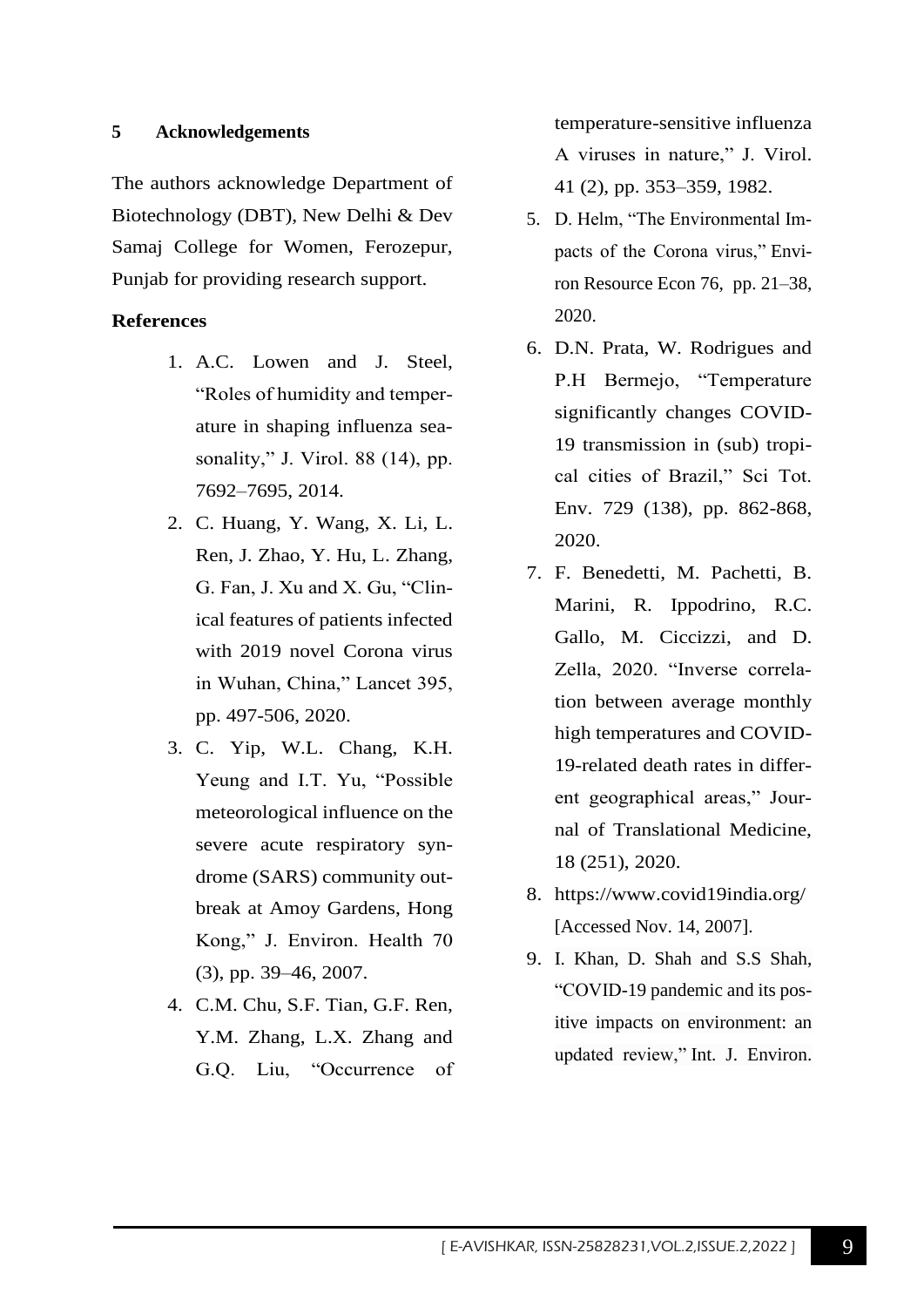Sci. Technol. 18, pp. 521–530, 2021.

- 10.J. Sharman and M. Kohm, "Absolute humidity modulates influenza survival, transmission and seasonality," Proc. Natl. Acad. Sci. USA. 106 (9), pp. 3243-3248, 2009.
- 11. J. Xie and Y. Zhu, "Association between ambient temperature and Covid-19 infections in 122 cities from China," Sci. Tot. Env. 724, pp. 201-205, 2020.
- 12.K. H. Chan, J. S. Malik Peiris, S. Y. Lam, L. L. M. Poon, K. Y. Yuen, W. H. Seto, "The Effects of Temperature and Relative Humidity on the Viability of the SARS Corona virus," Advances in Virology, vol. 2011, Article ID 734690, 7 pages, 2011. [http](https://doi.org/10.1155/2011/734690) [s://doi.org/10.1155/2011/7346](https://doi.org/10.1155/2011/734690) [90](https://doi.org/10.1155/2011/734690)
- 13.L.M Casanova, S. Jeon, W.A Rutala, D.J. Weber, and M.D Sobsey, "Effects of air temperature and relative humidity on

corona virus survival on surfaces," Appl. Environ. Microbiol., 76 (9), pp. 2712–271, 2010.

- 14.M. Moriyama and T. Ichinohe, "High ambient temperature dampens adaptive immune responses to influenza a virus infection," Proc. Natl. Acad. Sci. U. S. A. 116 (8), pp. 3118– 3125, 2019.
- 15.M.F Bashir, Ma Benjiang, Bilal, B. Komal, M.A. Bashir, D. Tan and M. Bashir, "Correlation between climate indicators and COVID-19 pandemic in New York, USA," Sci. Tot. Env. 728 (138), pp. 835-838, 2020.
- 16. N.K. Arora and J. Mishra, "COVID-19 and importance of environmental sustainability," Environmental Sustainability 3, pp. 117–119, 2020.
- 17. P.F. Rupani, M. Nilashi, R.A Abumalloh, "Corona virus pandemic (COVID-19) and its natural environmental impacts," Int. J.